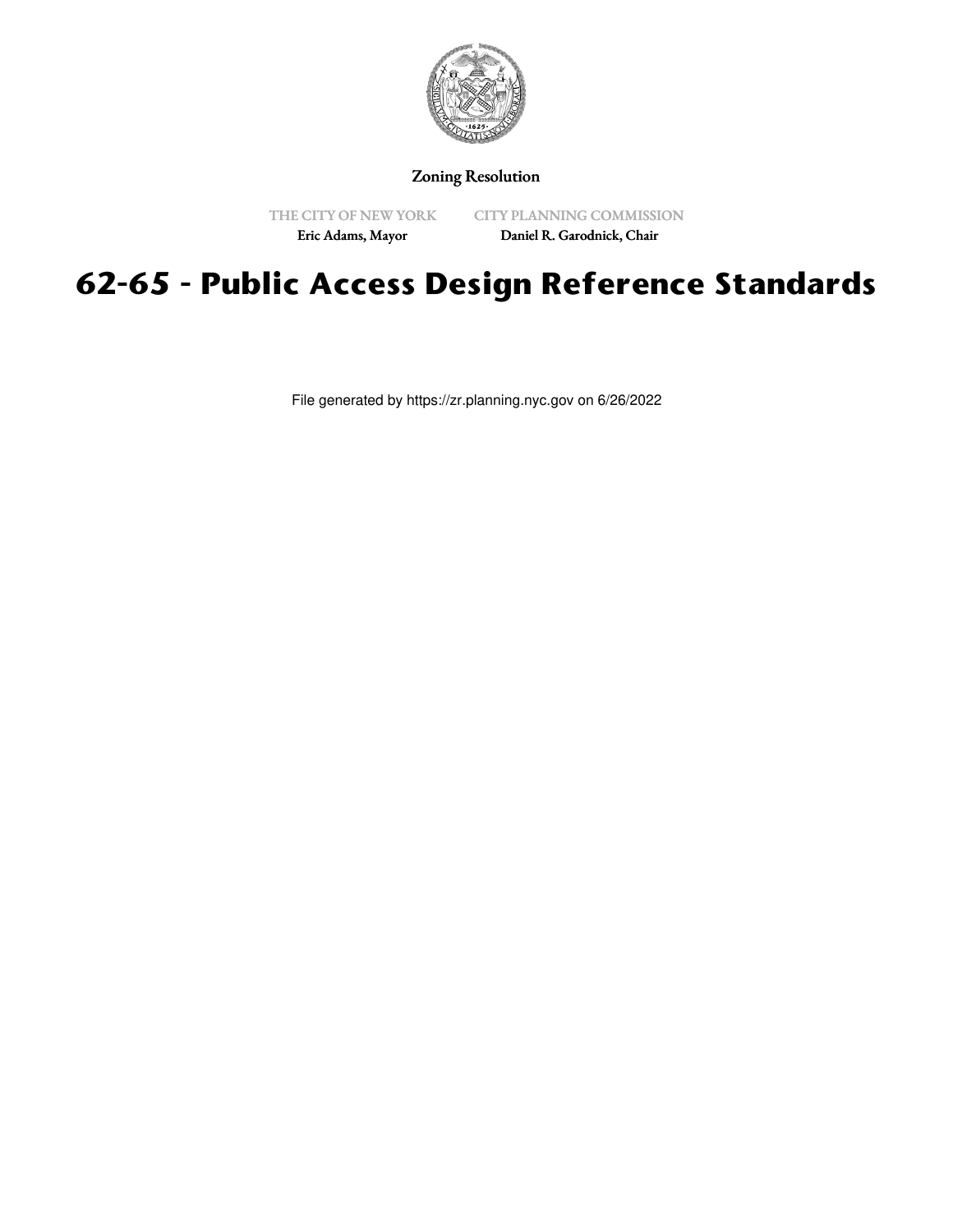## **62-65 - Public Access Design Reference Standards**

LAST AMENDED 4/22/2009

The standards of this Section, inclusive, shall be applicable to all #waterfront public access areas# and #visual corridors#.

No hollow plastic material, such as PVC (polyvinyl chloride) or similar material shall be permitted in guardrails, fences, seating, trash receptacles or other similar furniture within a #waterfront public access area#. However, high-density polyethylene shall be permitted.

#### **62-651 - Guardrails, gates and other protective barriers**

LAST AMENDED 4/22/2009

(a) Guardrails

For the purposes of this paragraph, (a), the term "guardrail" shall refer only to fencing or similar structures provided along a bulkhead, stabilized shore or the water edges of a #pier# or #platform#.

When a guardrail is provided, it shall have a maximum height of 42 inches measured from the adjoining grade level, and shall be at least 70 percent open. Guardrails may be mounted on a solid curb not higher than six inches.

A guardrail may be substituted for a wall, pursuant to paragraph  $(c)(3)$  of this Section.

- (b) Bollards
	- (1) Bollards shall be limited to the following locations:
		- (i) along the bulkhead, stabilized shore or the water edges of a #pier# or #platform#;
		- (ii) along a #zoning# #lot line# adjacent to, and limiting access from an upland #street#; and
		- (iii) along the boundaries of a roadway within an #upland connection#.
	- (2) Bollards shall not exceed 30 inches in height and shall be between six and 15 inches in width. The top of bollards shall not consist of any sharp edges. The minimum clearance between two bollards shall be five feet.
- (c) Fences and walls
	- (1) Fences and walls, when provided, shall be limited to the following locations:
		- (i) along the boundary of a #waterfront public access area# and an adjoining private area on the #zoning lot#;
		- (ii) around the perimeter of a playground, tot-lot or dog-run;
		- (iii) adjoining WD #uses#;
		- (iv) within a #visual corridor#; and
		- (v) along any grade level change of 30 inches or greater.
	- (2) Fences shall have a maximum height of 36 inches measured from the adjoining grade level, and be at least 70 percent open. Fences may be mounted on a solid curb not higher than six inches.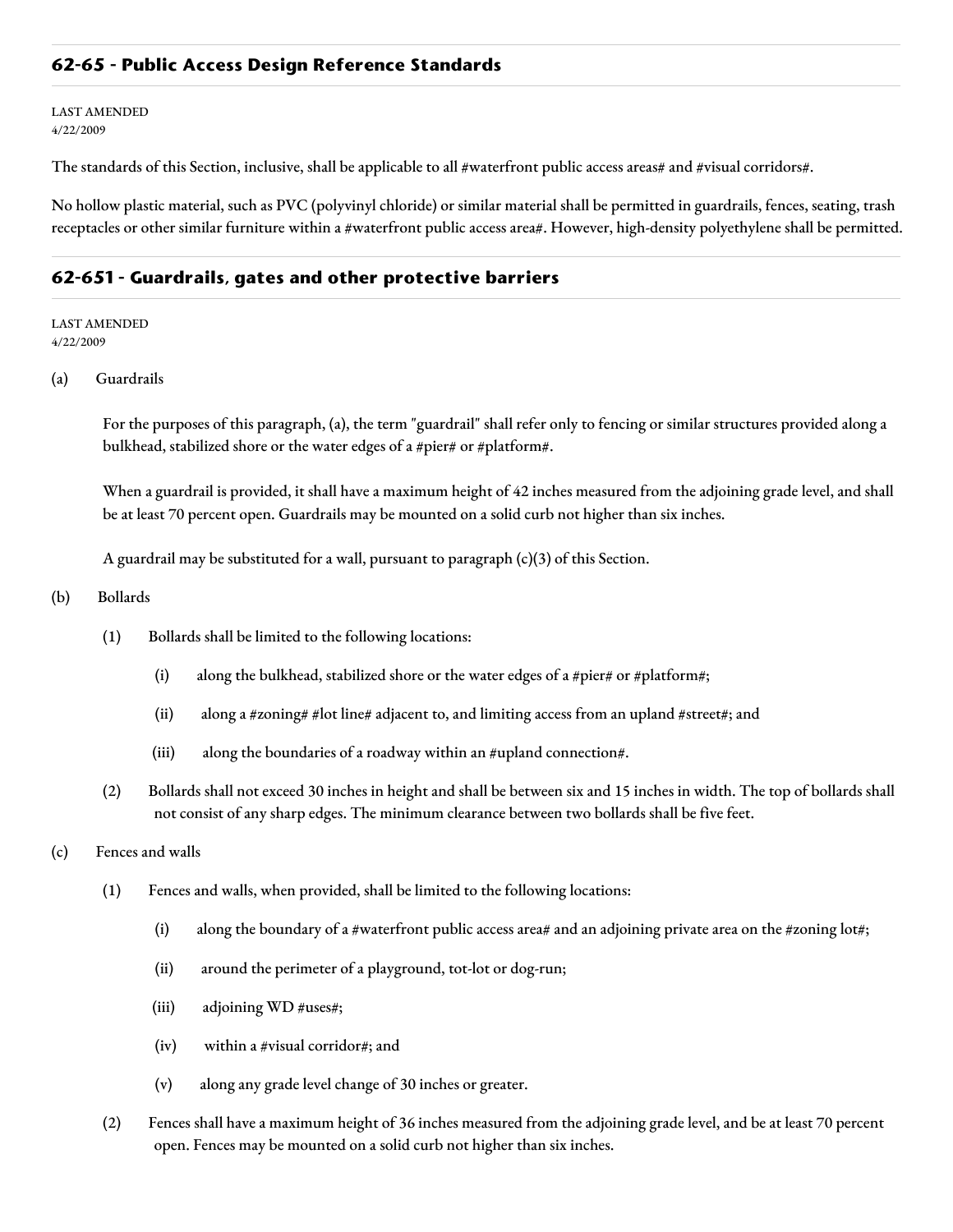- (3) Walls shall not exceed a height of 21 inches, and may be fully opaque.
- (4) Chain link fencing or barbed or razor wire shall not be permitted.
- (d) Gates

Gates attached to fences and walls that limit physical access to #waterfront public access areas# from #streets#, #public parks# or other public ways, or from adjacent #waterfront public access areas# on adjoining #zoning lots#, shall comply with the provisions of this paragraph (d). Such gates shall be permitted only at the boundaries of #waterfront public access areas# and such adjacent publicly accessible areas, except that in Type 1 #upland connections# gates may be located at the seaward boundary of the entry area. Gates shall not intrude into any planting area. Gates may be closed only pursuant to Section 62- 71 (Operational Requirements).

The maximum height of a gate shall be four feet above the adjoining grade level. Gates shall be no more than 30 percent opaque.

When opened for access, 70 percent of the total width, in aggregate, of the #waterfront public access area# shall be free of obstructions associated with the gate, and there shall be a minimum clear distance of at least 16 feet between any two obstructions of the gate.

In addition, in its open position, the gate and its support structures shall not obstruct:

- (1) any circulation path;
- (2) 25 percent of the width of the entry area of an #upland connection# along each side of the centerline of such entry area; and
- (3) at least 50 percent of the width of the #shore public walkway# closest to the #shoreline#.

# **62-652 - Seating**

LAST AMENDED 4/22/2009

All required seating shall comply with the following standards:

(a) Seating with backs

At least 50 percent of the required seating shall have backs, and at least 50 percent of such seating shall face in the general direction of the water. Seat backs shall be at least 14 inches high. Walls located adjacent to a seating surface shall not count as seat backs. All seat backs must either be contoured in form for comfort or shall be reclined from the vertical between 10 to 15 degrees.

(b) Depth

Seating with or without backs shall have a depth of not less than 18 inches, and for seating with backs, such depth shall not be greater than 20 inches. Seating with a depth of at least 36 inches, and accessible from both sides, may be credited as double seating. When seating is provided on a planter ledge, such ledge must have a minimum depth of 22 inches.

(c) Height

At least 75 percent of the required seating shall have a height not less than 16 inches nor greater than 20 inches above the level of the adjacent grade. Seating higher than 36 inches or lower than 12 inches shall not qualify toward the seating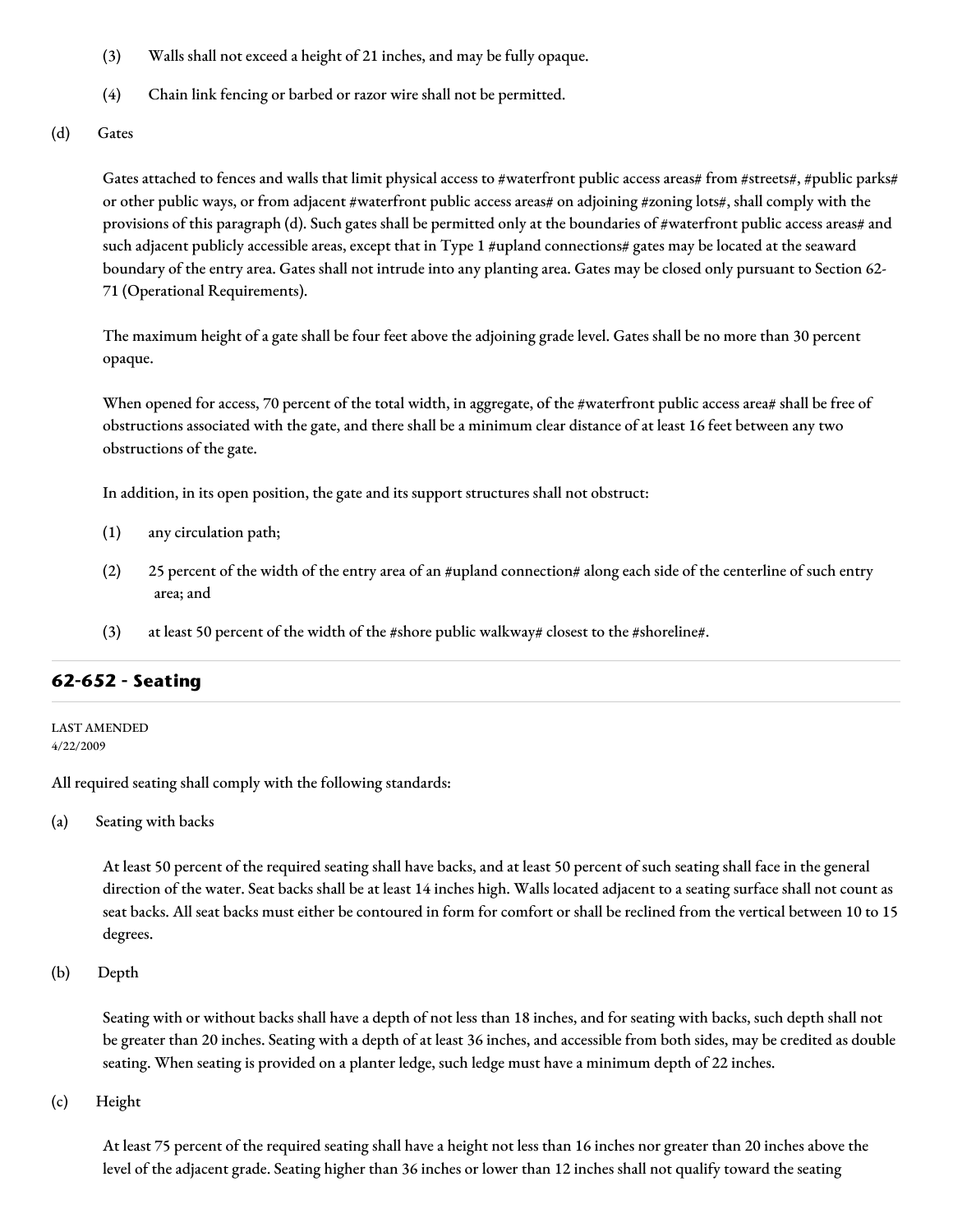requirements. Seating may be mounted on a solid curb not higher than six inches.

(d) Clearance

Seating shall be located a minimum of 22 inches from any circulation path or permitted obstruction along the accessible side of such seating, except that seating without backs may be as close to a guardrail as 12 inches.

(e) Types of seating

In #shore public walkways# and #supplemental public access areas#, at least two of the following types of seating are required: moveable seating, fixed individual seats, fixed benches with backs, fixed benches without backs, lounging chairs and design feature seating.

(1) Design feature seating

Planter ledges, seating walls, and seating steps may be provided, and shall be limited to 25 percent of the required seating. Walls and planter ledges shall be flat and smooth with at least one inch radius rounded edges.

(2) Moveable seating

Moveable chairs, excluding those in open air cafes, may be credited as 18 inches of linear seating per chair; however, not more than 50 percent of required linear seating may be in moveable chairs. Moveable chairs may be placed in storage outside of the required hours of operation, pursuant to Section 62-71, paragraph (a). All moveable chairs must have backs. Moveable chairs shall not be chained, fixed, or otherwise secured while the #waterfront public access area# is open to the public.

(3) Seating steps

Seating steps shall not include any steps intended for circulation and must have a height not less than 12 inches nor greater than 30 inches and a depth not less than 18 inches.

(4) Lounge chairs

Lounge chairs shall allow for a reclined position supporting the back as well as the legs. Lounge chairs may be credited as 36 inches of linear seating per chair.

(f) Social seating and tables

At least 25 percent of required seating shall be social seating, consisting of seats that are placed in close proximity and at angles to one another or in facing configurations that facilitate social interaction. A minimum of two square feet of tables shall be required for every three linear feet of social seating. However, any requirement for tables that, in total, is less than 10 square feet shall be waived, and no more than 150 square feet of tables shall be required in any site.

(g) Shaded seating

At least 20 percent of required seating shall be shaded. Seating shall be considered shaded if it is located under a canopy tree or shade structure, or on the eastern side and within 45 feet of the trunk of a canopy tree or of a shade structure.

(h) Seaward seating

Up to 25 percent of required seating may be located seaward of the #shore public walkway# provided it is designed as:

(1) a generally smooth and flat surface within a stabilized natural #shoreline#, in the form of rock, stone, wood or other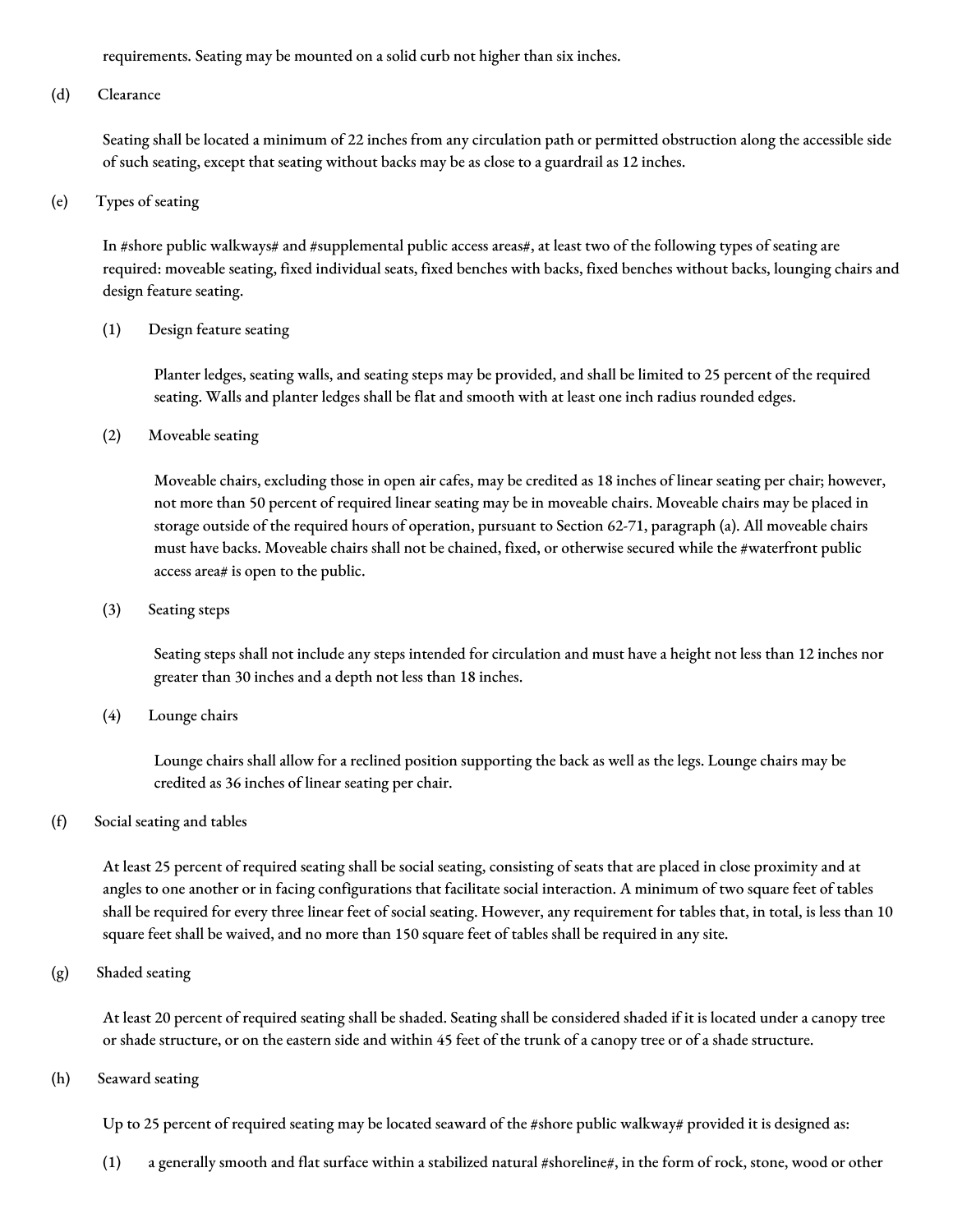solid material that measures at least 15 inches in width and depth and is between 12 and 30 inches high measured from the adjoining accessible surface; or

(2) steps, with a depth and height between 12 and 30 inches, that facilitate access to the water.

Seaward seating shall not be subject to the provisions of paragraphs (a) through (g) of this Section.

Seating in open air cafes or stairs shall not qualify towards seating requirements. All seating located within a planting area shall be on permeable pavement and secured for stability.

# **62-653 - Lighting**

LAST AMENDED 2/2/2011

All #waterfront public access areas# shall provide lighting in accordance with the following requirements:

An average maintained level of illumination of not less than one horizontal foot candle (lumens per foot) throughout all walkable areas, and a minimum level of illumination of not less than 0.2 horizontal foot candles (lumens per foot) throughout all other areas, shall be required. Such level of illumination shall be maintained from one-half hour before sunset to one-half hour after sunrise.

The average illumination to minimum foot candle uniformity ratio shall be no greater than  $10:1$  within a #waterfront public access area#.

Glare shall be controlled to a semi-cutoff standard (not more than five percent of peak foot candle intensity radiating above 90 degrees and 20 percent of peak intensity above 80 degrees). The luminaire shall be equipped with lamps with a color temperature range of 3000 K to 4100 K with a minimum color rendering index of 65.

All lenses and globes shall be polycarbonate or equivalent.

All lighting sources that illuminate a #waterfront public access area# and are mounted on or located within #buildings# adjacent to the #waterfront public access area# shall be shielded from direct view. In addition, all lighting within the #waterfront public access area# shall be shielded to minimize any adverse effect on surrounding #buildings# containing #residences#.

## **62-654 - Signage**

LAST AMENDED 4/22/2009

The provisions of this Section shall apply to signs required in #waterfront public access areas#. All such signs shall be located in directly visible locations, without any obstruction at any time. Such signs shall be fully opaque, non-reflective and constructed of permanent, highly durable materials, such as metal or stone. All lettering shall be in a clear, sans-serif, non-narrow font such as Arial, Helvetica, or Verdana, solid in color with a minimum height of one-quarter inch, unless otherwise specified in this Section, and shall highly contrast with the background color.

Drawings documenting the size, format, and orientation of all required signs shall be included in the application for certification, pursuant to Section 62-80. Such drawings shall include detailed information about dimensions of the sign, lettering size, color and materials.

(a) Entry signage

All #waterfront public access areas# shall contain an entry sign mounted on a permanent structure. Such sign shall be located within five feet of the boundary of the entrance from a #street#, #public park# or other public way. Required signage shall contain: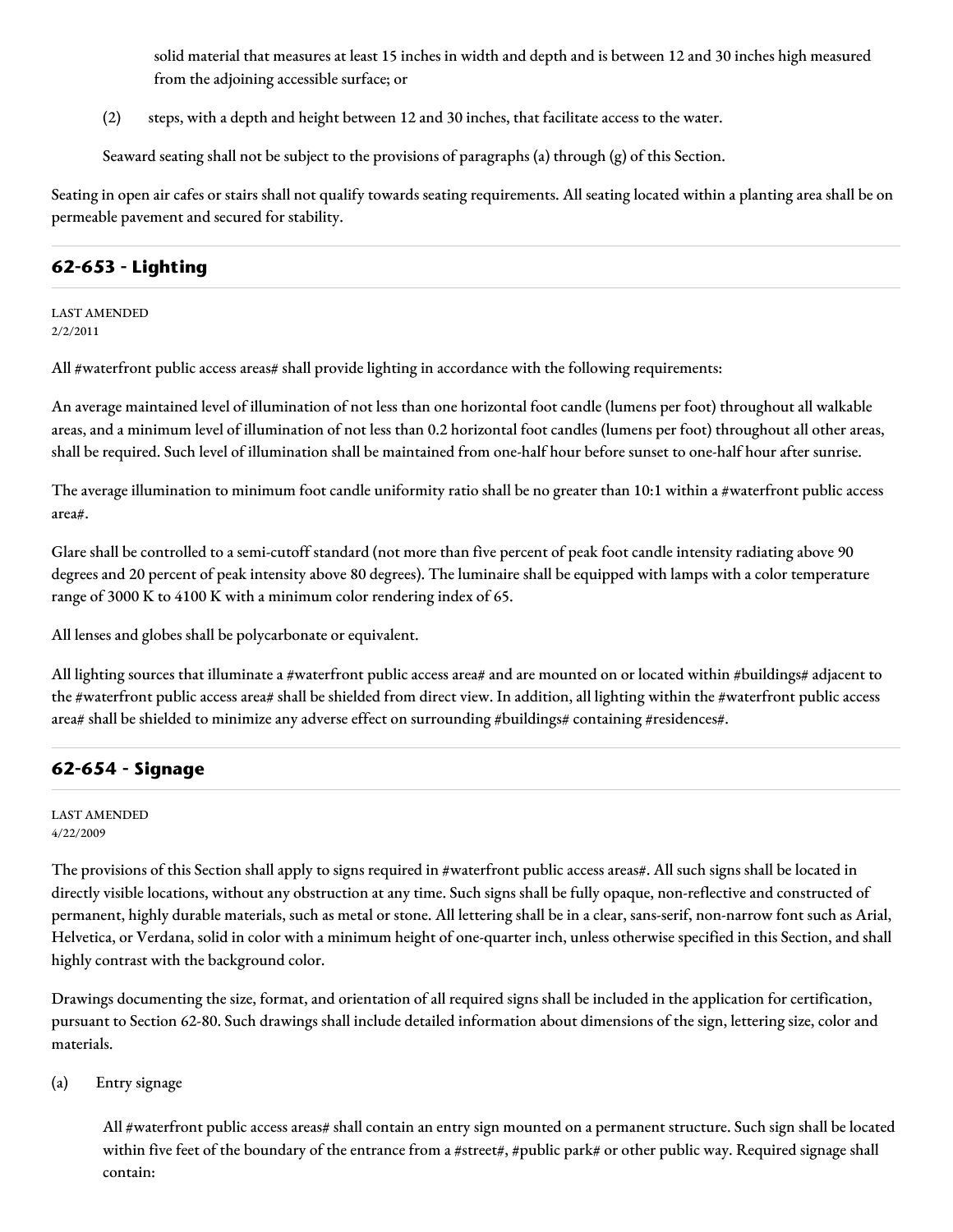(1) the New York City waterfront symbol, 12 inches square in dimension, as provided in the Required Signage Symbols file at the [Department](http://www1.nyc.gov/site/planning/zoning/graphic-files.page) of City Planning website and the "The New York Waterfront Symbol Standards and Specifications" (published by the Department of City Planning, April 1989, and as modified from time to time);



#### $(62 - 654)$

- (2) lettering at least one-and one-half inches in height, stating "OPEN TO PUBLIC" in bold type;
- (3) lettering at least one-half inch in height stating the approved hours of operation as required pursuant to Section 62-71 (Operational Requirements), paragraph (a);
- (4) lettering at least one-half inch in height stating "Do not enter outside of hours of operation";
- (5) the International Symbol of Access for persons with physical disabilities, at least three inches square, or the statement: "This public access area is accessible to persons with physical disabilities";
- (6) the address of the property where the #waterfront public access area# is located;
- (7) the name of the current owner and the name, phone number and email address of the person designated to maintain the #waterfront public access area#;
- (8) the statement: "For complaints or questions: call 311";
- (9) the statement: "For more information go to http://nyc.gov/planning"; and
- (10) rules of conduct as specified in Section 62-71, paragraph (b).

Information in paragraphs  $(a)(1)$  and  $(a)(2)$  may be inscribed in pavement or on any permitted appropriate amenity, such as a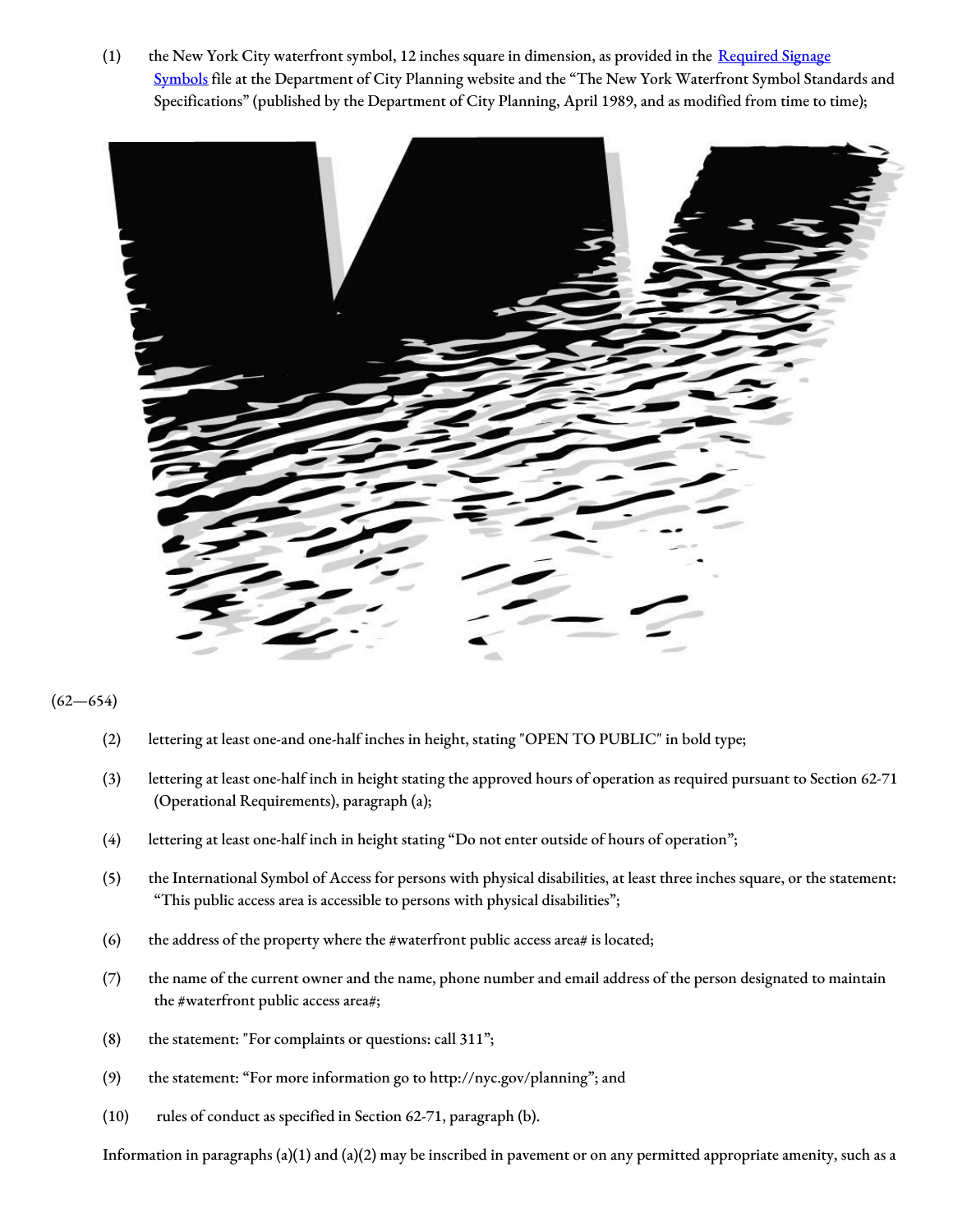seating wall or sculpture.

All information required in this paragraph, (a), shall be included on signs with a maximum dimension in one direction of 16 inches. The maximum height of a sign above the adjoining grade shall be three feet for a horizontal sign and five feet for a vertical sign. The bottom of all signs shall be at least eighteen inches above adjoining grade, except for signs angled 45 degrees or less as measured from adjacent grade. However, the waterfront symbol required pursuant to paragraph (a)(1) need not be included in such signage if such symbol is inscribed nearby in pavement or any appropriate amenity.

## (b) Signage at #zoning lot# line

A sign shall be required to be located within five feet of any #zoning lot line# adjacent to another #zoning lot# within a #shore public walkway# and at a distance no greater than five feet from the required circulation path. All information required in paragraph (a) of this Section shall be included on signs with a maximum dimension in one direction of 16 inches. The maximum height of a sign above adjoining grade shall be three feet. The bottom of all signs shall be at least 18 inches above adjoining grade, except for signs angled 45 degrees or less, as measured from adjacent grade. However, the waterfront symbol required pursuant to paragraph (a)(1) of this Section need not be included in such signage if such symbol is inscribed nearby in pavement or any appropriate amenity, such as a seating wall or sculpture.

However, the waterfront symbol required pursuant to paragraph (a)(1) shall be no larger than four inches square, or 12 inches square if inscribed in pavement or any appropriate amenity, and the information required in paragraph (a)(2) of this Section shall be one inch high.

The information required in paragraphs (a)(1) and (a)(2) may be inscribed in pavement or on any permitted appropriate amenity.

#### (c) Other signage

Seating areas within #waterfront public access areas# allowed pursuant to paragraph (b) of Section 62-62 (Design Requirements for Shore Public Walkways and Supplemental Public Access Areas) shall be identified by a sign with the words "SEATING OPEN TO PUBLIC" in lettering at least one inch high. Such sign shall be clearly visible from the #waterfront public access area#. In addition, such sign shall be no greater than 60 square inches, no higher than 18 inches above adjacent grade, and angled for visibility. The required sign may be freestanding or attached to a permitted amenity within the #waterfront public access area#.

No #advertising signs# may be located within a #waterfront public access area#.

## **62-655 - Planting and trees**

#### LAST AMENDED 5/12/2021

Within #waterfront public access areas# and parking areas where planting or screening is required, the design standards of this Section shall apply.

A detailed landscape plan prepared by a registered landscape architect shall be submitted to the Department of Parks and Recreation prior to seeking certification by the Chairperson of the City Planning Commission, pursuant to the requirements of Section 62-80. Such plans shall include plants suited for waterfront conditions and include a diversity of species with emphasis on native plants, species that are tolerant of salt, sediment, high seasonal water flow, and high winds, as applicable to the location and the facilitation of sustainable wildlife habitats, where appropriate. No species listed on quarantine or as a host species for any disease listed by the Department of Parks and Recreation at the time of application shall be included.

All landscaped areas shall contain a built-in irrigation system or contain hose bibs within 100 feet of all planting areas.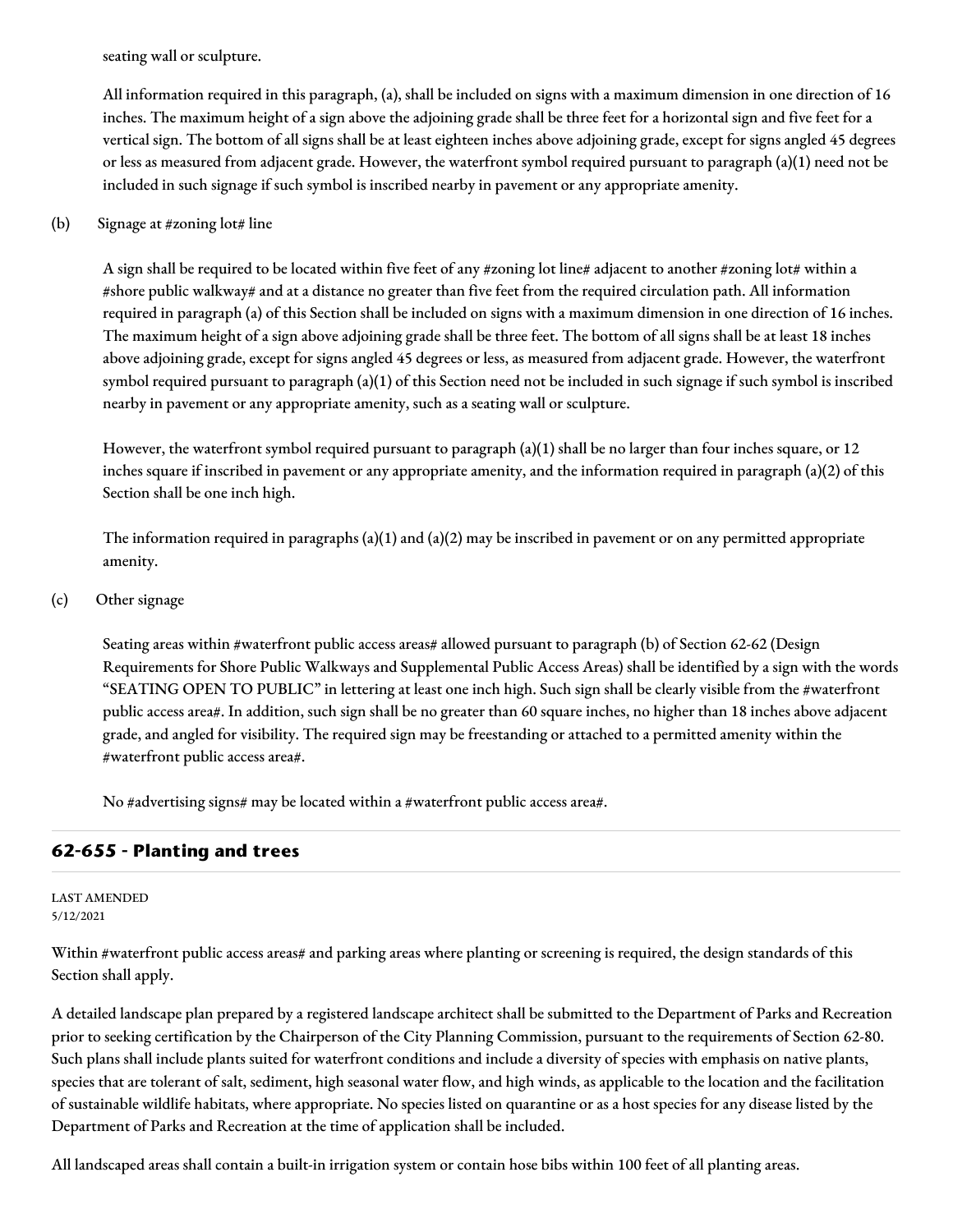## (a) Planting areas

Wherever a minimum percentage of planting area is specified for a #waterfront public access area#, such requirements shall be met only through the provisions of the types of planting areas listed in paragraphs (a)(1) through (a)(8) of this Section. A curb with a maximum height of six inches is permitted along the perimeter of any planting area. Any edging higher than six inches above adjacent grade shall be considered a retaining wall. Retaining walls shall not exceed a maximum height of three feet, as measured from the level of the adjoining grade or planted area below such wall so that no more than three feet of such retaining wall is visible from the #waterfront public access areas#. Where not specifically indicated, the minimum planting standard for required planting areas shall be turf grass, other natural grasses or groundcover. All planting areas shall be located on undisturbed subsoil or clean fill.

## (1) Single tree pits

A single tree pit shall have a minimum dimension of five feet with a minimum area of 30 square feet and a minimum depth of 3 feet, 6 inches. Only tree pits planted with ground cover shall count towards meeting a minimum planting area requirement.

#### (2) Continuous tree pits

A continuous tree pit is a planting area containing two or more trees. Continuous tree pits shall have a minimum width of five feet and a minimum depth of 3 feet, 6 inches, and a length as required to meet a minimum of five feet from the trunk of the tree to the end of the tree pit.

#### (3) Planting beds

Planting beds for turf grass or groundcovers shall have minimum dimensions of two feet in any direction and a minimum depth of two feet. Planting beds for shrubs shall have minimum dimensions of three feet by three feet for each shrub and a minimum depth of 2 feet, 6 inches. Planting beds containing trees shall have a minimum dimension of five feet and a minimum area of 30 square feet for each tree, with a minimum depth of 3 feet, 6 inches. Trees, shrubs or groundcovers may be combined in a single planting bed only if such bed meets the minimum depth required for the largest plant.

Retaining walls are permitted along the perimeter of a planting bed in accordance with the regulations for planting areas in paragraph (a) of this Section.

## (4) Terraced planting area

A "terraced planting area" is a planting area with two or more planting beds incorporating retaining walls on a slope with a grade change greater than or equal to three feet. A terraced planting area shall comply with the dimensional standards for a planting bed except that the average depth of the individual planting beds between the two retaining walls shall not be less than three feet, as measured perpendicular to the edge of the retaining wall. In addition, for retaining walls between two or more planting beds, their height may exceed three feet, provided that the front of such retaining walls is screened by plant material.

#### (5) Berms

A "berm" is a planting area with sloped grade stabilized primarily by plant materials rather than retaining walls or other similar built structures. A berm shall comply with the dimensional standards for a planting bed except that the height of the berm shall not exceed the #flood-resistant construction elevation# on the #zoning lot#, or five feet above the lowest adjoining grade of the #waterfront yard# established pursuant to Section 62-332 (Rear yards and waterfront yards), whichever is higher.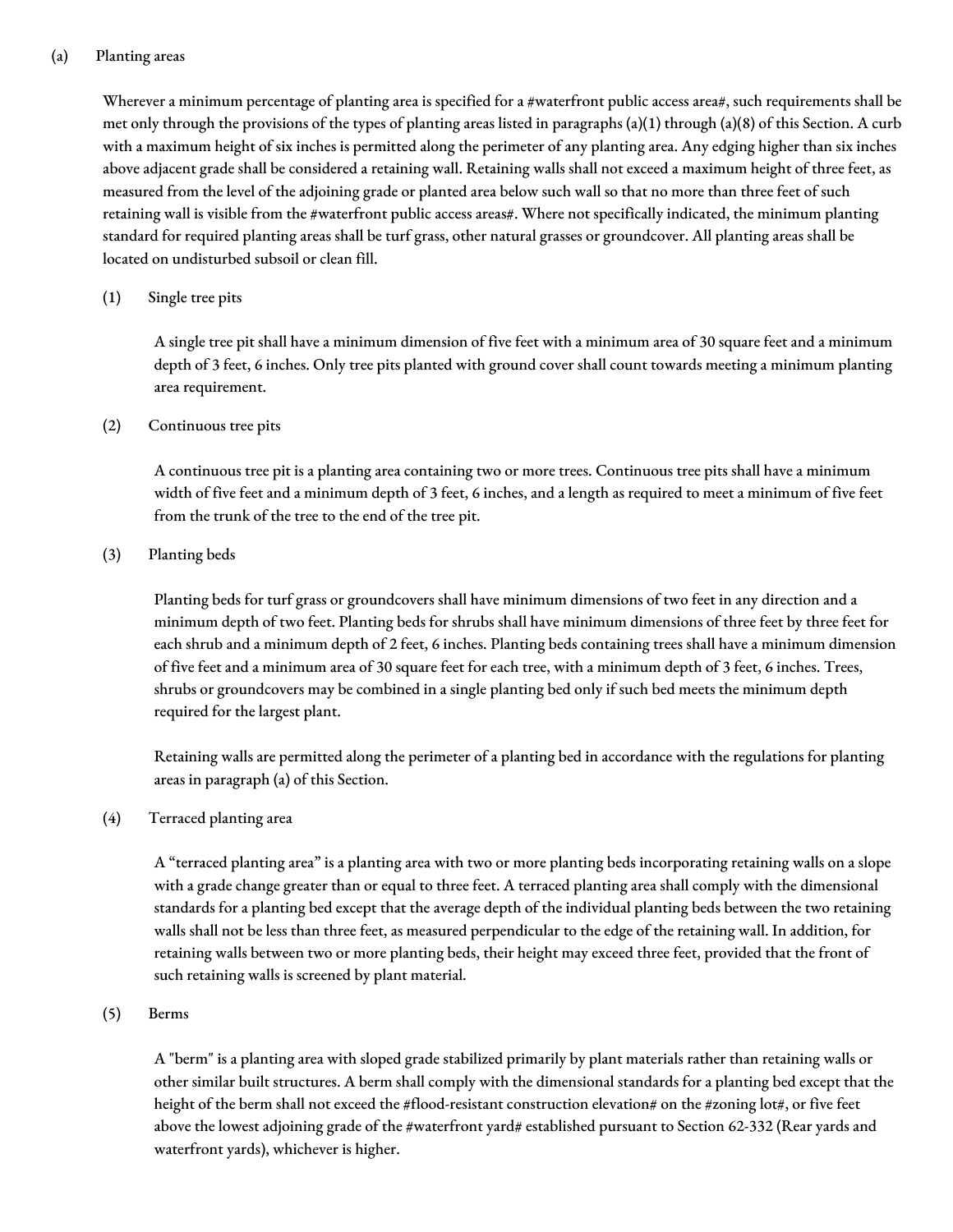## (6) Lawns

A "lawn" is an area planted with turf grass having a minimum soil depth of 2 feet, 6 inches. Along at least 60 percent of the perimeter, a lawn shall have a grade level within six inches of the adjacent grade providing unobstructed pedestrian access. Any required lawn shall have a minimum area of 500 square feet and no dimension less than 18 feet.

## (7) Screening

Screening is intended to create a landscaped buffer between the #waterfront public access areas# and adjoining nonpublic #uses# to protect the privacy or minimize the visual impact of blank walls, equipment, loading and parking areas or similar conditions.

(i) Screening buffers

Screening buffers required pursuant to paragraph (c)(2) of Section 62-62 (Design Requirements for Shore Public Walkways and Supplemental Public Access Areas) shall consist of densely planted shrubs or multistemmed screening plants, with at least 50 percent being evergreen species. Shrubs shall have a height of at least four feet at the time of planting. The requirements of this paragraph, (a)(7)(i), may also be satisfied by the requirements of paragraph (a)(7)(ii) of this Section.

(ii) Blank walls and service areas

Blank walls higher than four feet measured from an adjacent grade level and service areas anywhere within a #waterfront public access area# shall be screened with any combination of evergreen trees, vines or espaliered trees or shrubs, and an architectural treatment such as a pergola, stone rustication, grills or sculptural features.

(iii) Parking garage screening

Open parking areas on any #zoning lot# fronting on an #upland connection# or #street# on any #waterfront block#, notwithstanding the #use# on such lot, shall require screening pursuant to Section 37-921 (Perimeter landscaping). Screening required pursuant to Section 62-453 shall consist of a planting strip at least four feet wide. Plants shall be at least four feet high at the time of planting and 50 percent of them shall be evergreen shrubs.

All required screening may be interrupted by vehicular or pedestrian entrances.

(8) Tidal wetland area

A #tidal wetland area# may satisfy up to 30 percent of the required planting area for #waterfront public access areas#.

(b) Trees

(1) Tree caliper

At time of planting, canopy trees shall be a minimum of three inches caliper and ornamental trees shall be a minimum of two inches caliper.

(2) Trees in single tree pits

One of the procedures in this paragraph, (b)(2), shall be employed to protect trees planted at grade: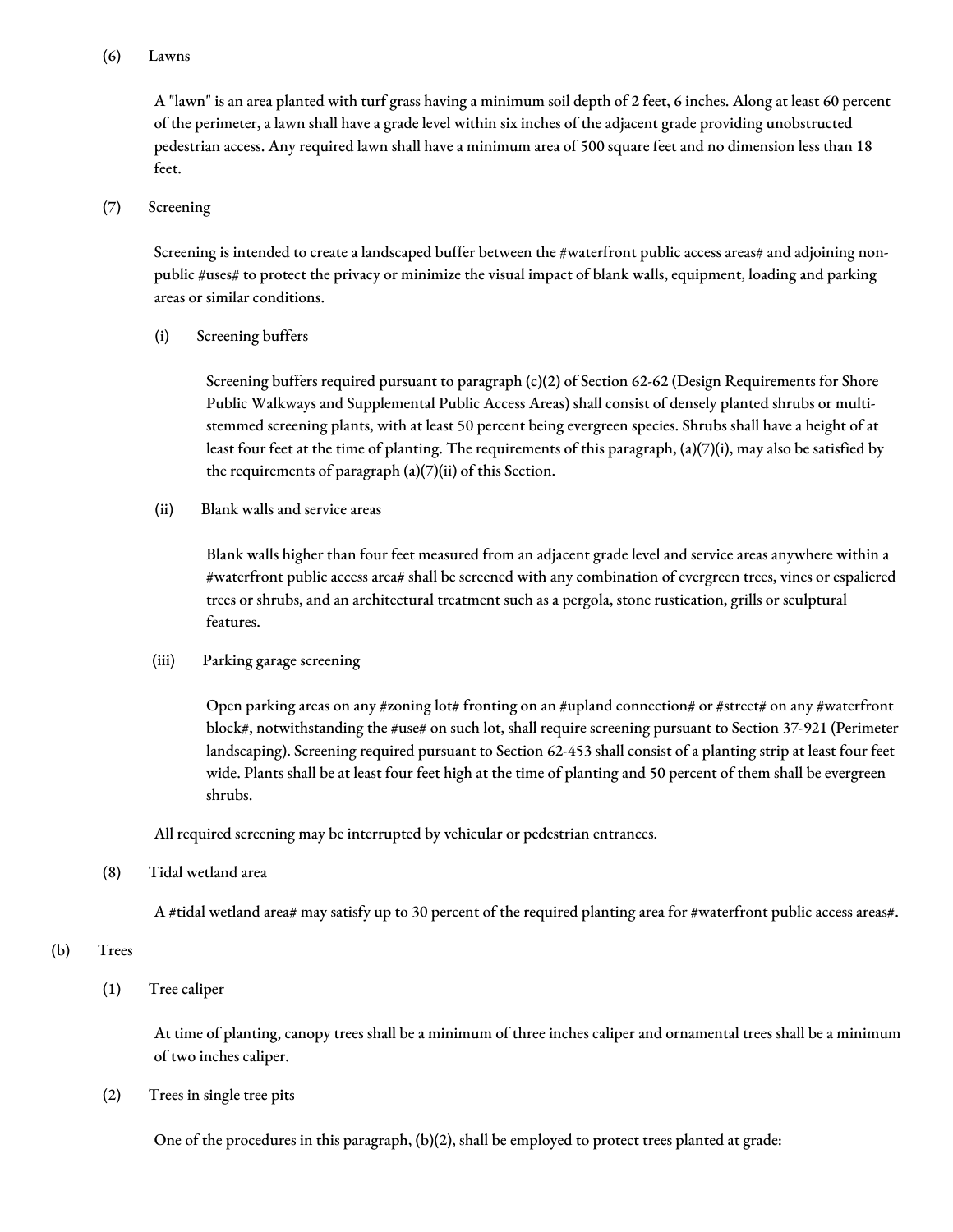- (i) granite or cast concrete block pavers with a minimum four inch depth shall be installed in accordance with New York City Department of Parks and Recreation (DPR) standards for #street# trees;
- (ii) a grate shall be installed over the root zone, supported at its edges and set flush with the adjacent pavement for pedestrian safety, in accordance with DPR standards for #street# trees for grate size; or
- (iii) the root zone shall be surrounded with barrier hedge planting.

## **62-656 - Paving**

#### LAST AMENDED 4/22/2009

Paving in #waterfront public access areas# shall comply with the following:

#### (a) Locational requirements

(1) Within required circulation paths

All paving material for a required circulation path shall be permanent, durable, accessible to persons with physical disabilities, and shall consist of one or a combination of the following:

- (i) Unit pavers constituted of stone, concrete, granite, asphalt or a mix of these materials with other aggregates;
- (ii) Concrete, prefabricated, poured or permeable;
- (iii) Wood planks for boardwalk or decking, except that tropical hardwood shall not be permitted;
- (iv) Solid plastic, such as "plastic lumber," high density polyethylene, wood composite plastic or fiber-reinforced plastic.
- (2) Other than within required circulation paths

In addition to the permitted paving materials of paragraph (a)(1) of this Section, the following materials shall be permitted anywhere in a #waterfront public access area#:

- (i) Blocks such as Belgian blocks, cobble stones, concrete cobbles or Eurocobble;
- (ii) Gravel, loose, installed over a solid surface or glued with resin;
- (iii) Wood chips or other similar material;
- (iv) Metal grating, limited to locations that require drainage and for #platforms#;
- (v) Asphalt, impermeable or porous, which may be imprinted with thermoplastic patterns.
- (3) Special regulations for Type 2 #upland connections#

Paving for driveways and pedestrian paths shall be subject to the standards of the New York City Department of Transportation for roadbeds and sidewalks.

- (b) Dimensional requirements
	- (1) All unit pavers shall have a minimum thickness dimension of two inches for pedestrian use and three inches for vehicular use and shall not exceed a maximum of four square feet in area.